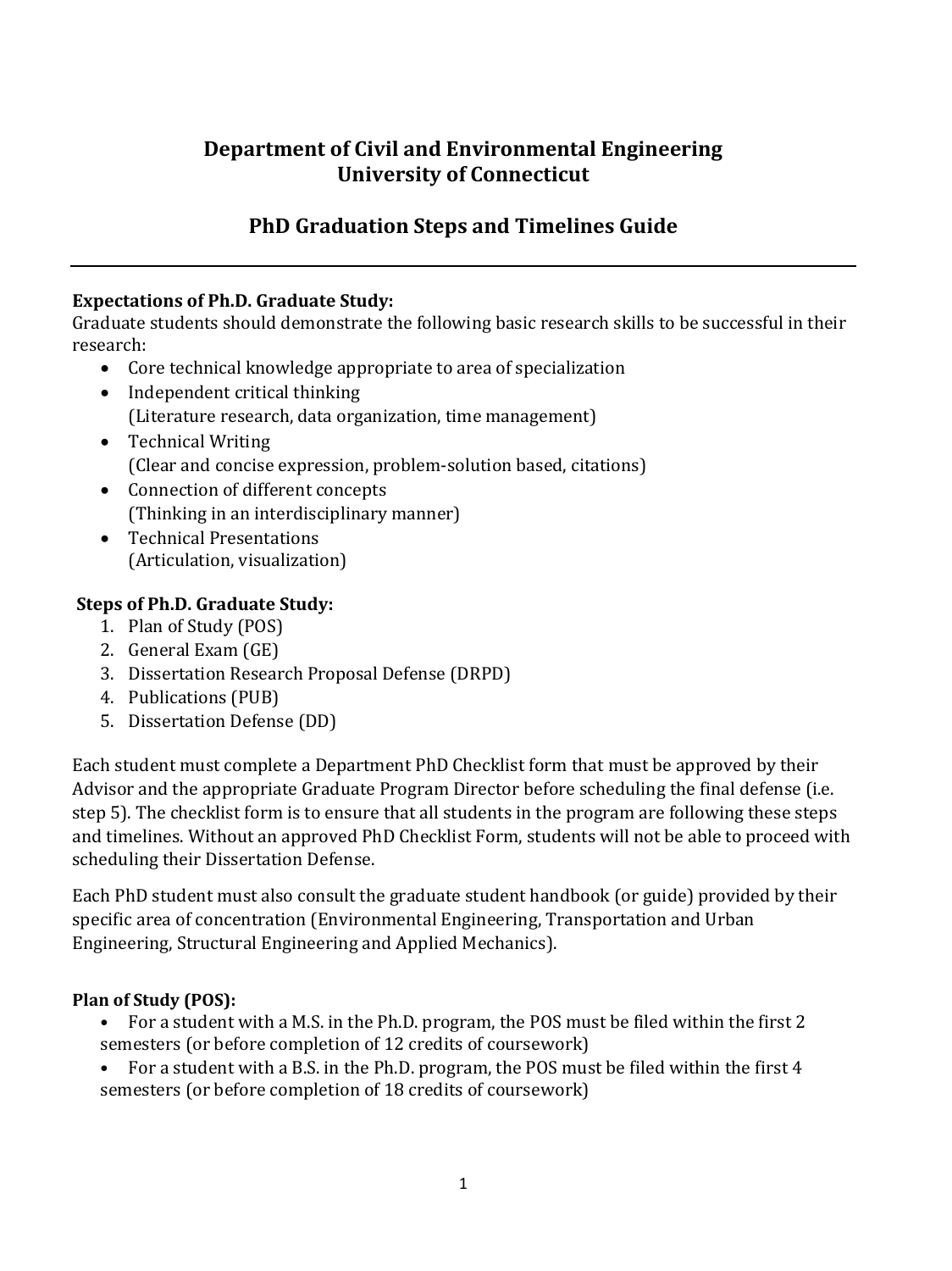## **General Exam (GE):**

The general exam should address all expectations as listed above, to draw conclusions about the suitability of the graduate student for graduate research study.

- The General Exam may be scheduled only after POS is approved and with consent from the advisor.
- The General Exam step is separate from the written and oral portions of the proposal defense. Each technical group has designed a general exam that best fits the needs of the technical area. In doing so, each group developed a general exam that ensures quality of the program and fairness to students across technical areas.

### **Dissertation Research Proposal Defense (DRPD):**

The proposal/prospectus is a written description of the student's proposed graduate research. The student must defend their proposal in an oral presentation. Successful DRPD form and approved proposal document need to be submitted to graduate school.

• It is highly recommended that the proposal defense be scheduled within 6 months or 2 semesters from completion of GE.

### Procedure for the external review of dissertation proposals

All CEE PhD students in consultation with their major advisor:

- 1. Invite two faculty members or researchers with a doctoral degree to serve as external reviewers. External reviewers can be from different fields of study (STAM, TUE, ENVE) or a different Department/University and should be outside the advisory committee.
- 2. Provide the dissertation proposal to the advisory committee and the two external reviewers before the proposal defense.
- 3. Ensure that the dissertation proposal external review is conducted by selecting at least one of the two options below:
	- a. Option 1: the two reviewers attend the dissertation proposal oral presentation and discussion. After the proposal defense, the reviewers must sign the graduate school form with their full names before the student provides the form to the Department for signature.
	- b. Option 2: the dissertation proposal is read by the two reviewers who provide their written review to the Associate DH (STAM, TUE) or program Director (ENVE), using the template that follows.
- 4. The Associate DH (STAM, TUE) or Program Director (ENVE) signs the Graduate School's dissertation proposal form checking the appropriate box in page 2 and returns to the student for processing.